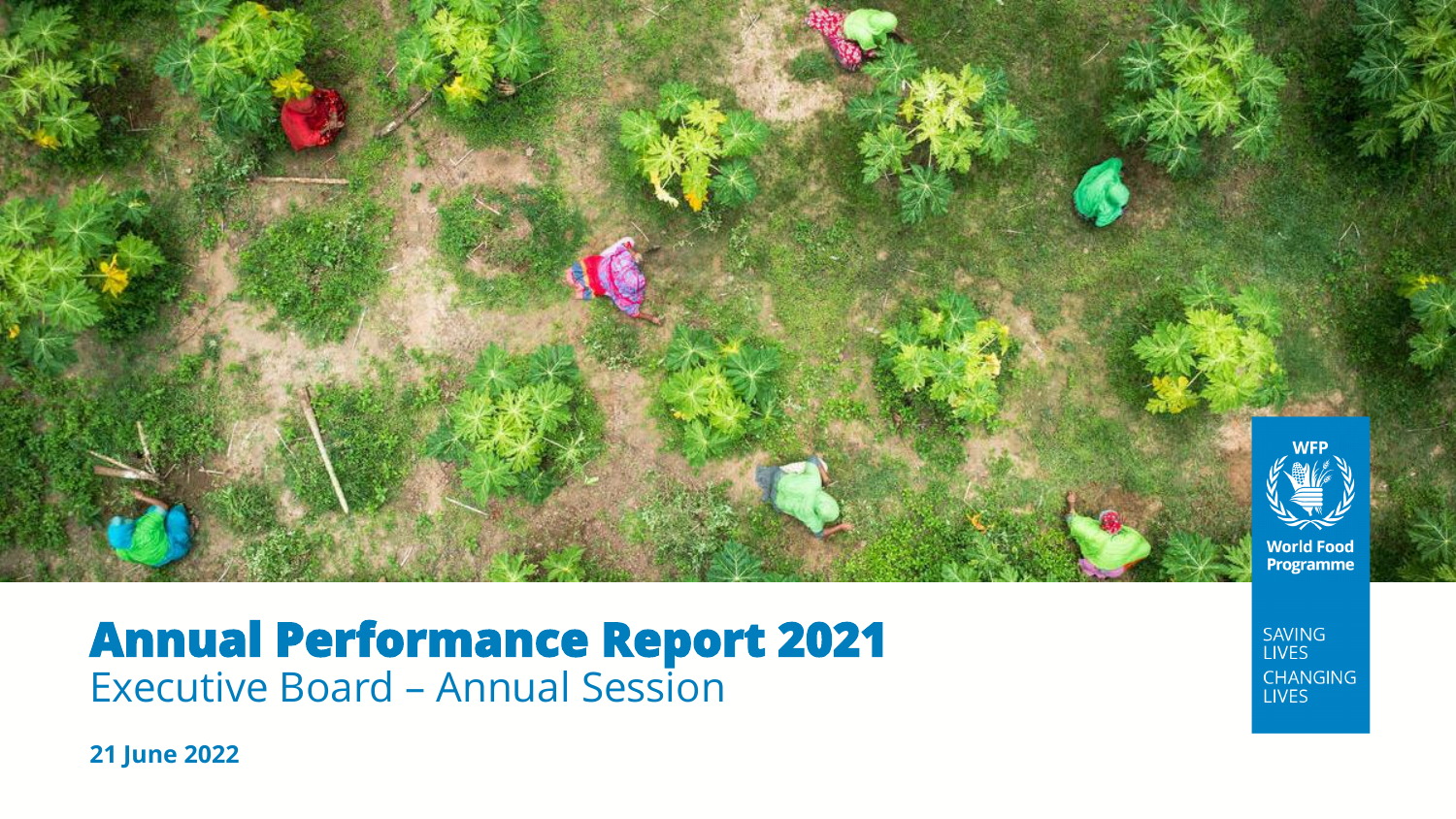# **The state of the world in 2021**

WFP continued to operate in a context of record needs and an ever more challenging environment

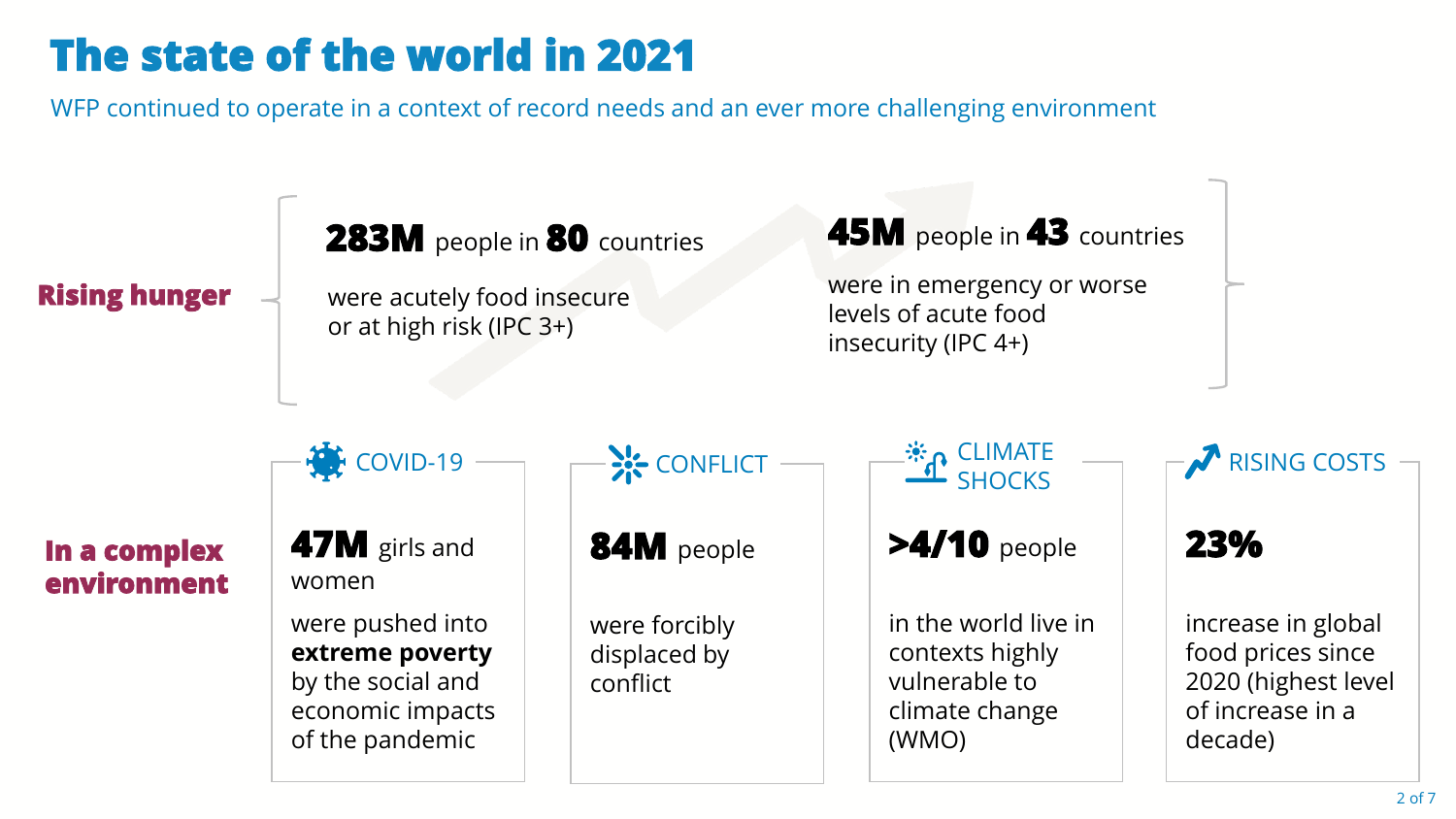## **WFP reach in 2021**

Needs continued to increase beyond annual increase in food distributions and cash transfers. WFP continued to support the humanitarian community with critical enabling services.

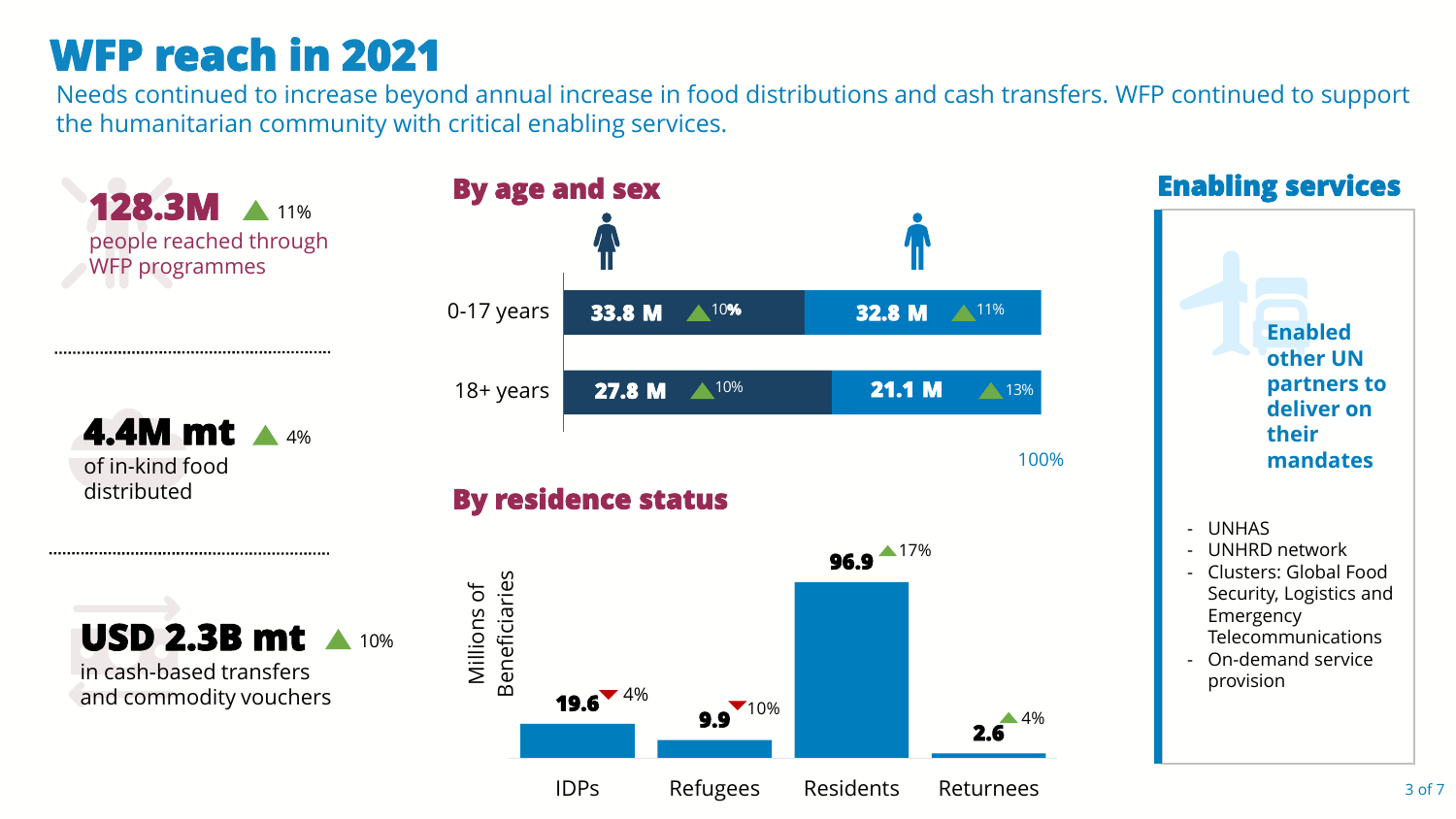### **Programmatic results - achievements against outcomes**

Important progress were achieved but conflicts, climate shocks and sharp increases in costs continued to adversely impact food security



#### **Most-commonly applied indicators reveal important challenges**

Despite adverse environment and increase in acute needs, indicators result for **SO 1, 4**  and **5** remained in line with 2020.

Most widely used nutrition indicators results for **SO 2** present strongest progress.

With increase in acute hunger and significant priority on **SO 1**, review of indicators results for **SO 3** indicate need for increased attention. The effect of the pandemic and of the 4 Cs\*\* pushed a number of assisted households to adopt long-term negative coping strategies

*\*Total indicators represent the number of indicators outlined in the CRF and tracked globally to analyse performance for each strategic outcome. \*\*4Cs: Conflict, climate shocks, Covid-19, and costs.*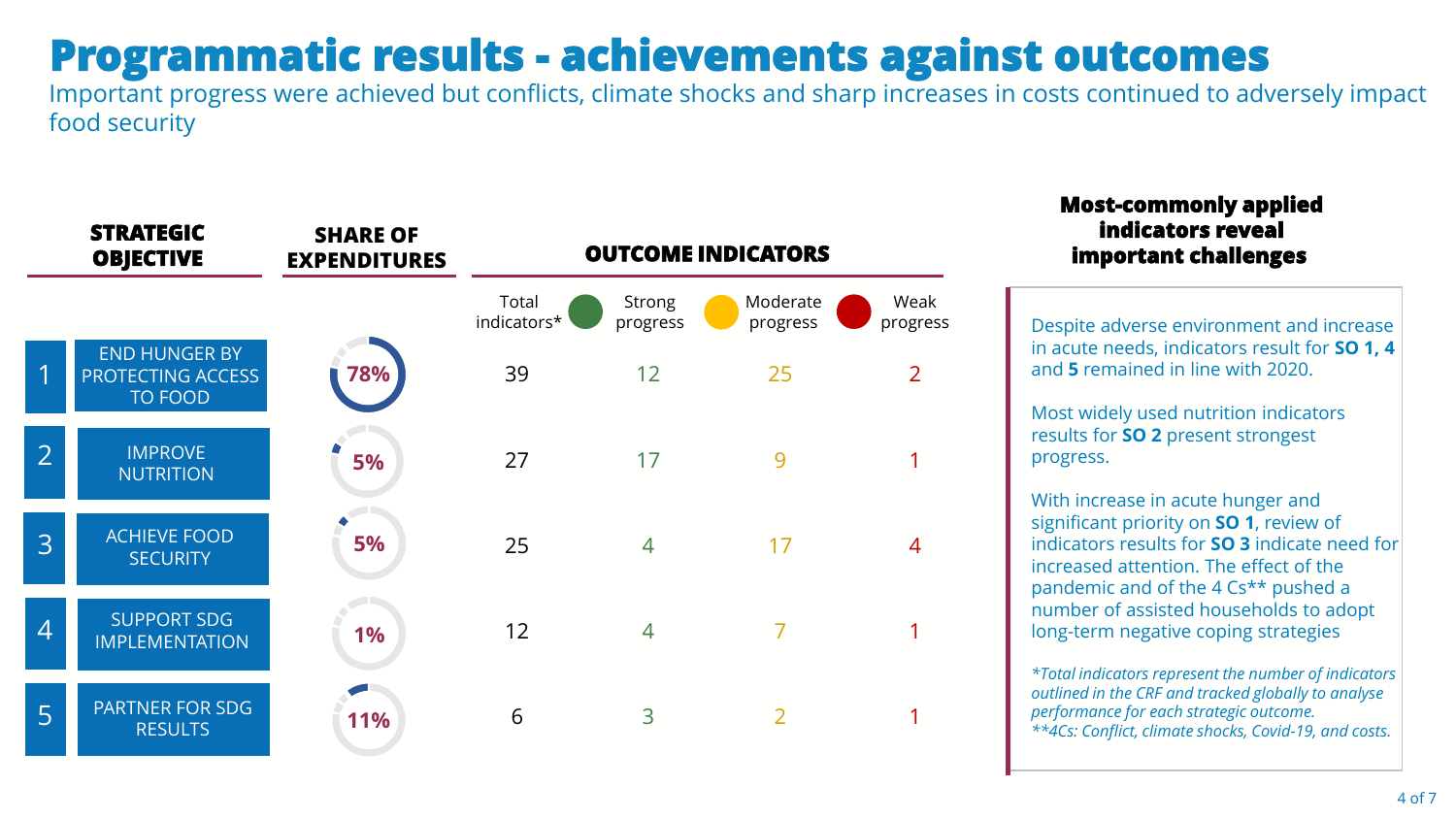## **Management results - Key Performance Indicators**

WFP showed strong results in emergency preparedness and response while rapid increases in needs continued to outpace resources, and adversely impacted WFP's ability to meet outcome and output targets.

| <b>KPI 1: CSP Achievement</b>                                                                                                                                                                       |                                              | <b>KPI 2: Emergency Preparedness and Response</b>                                 |                                                                                  |                                                                                 |
|-----------------------------------------------------------------------------------------------------------------------------------------------------------------------------------------------------|----------------------------------------------|-----------------------------------------------------------------------------------|----------------------------------------------------------------------------------|---------------------------------------------------------------------------------|
| 58%<br>Outcomes<br>Achieved / On-Track                                                                                                                                                              | 63%<br><b>Outputs</b><br>Achieved / On-Track | 100%<br>Training areas met target<br>number of trainings in<br>emergency response | 95%<br>Learning objectives<br>were met across<br>emergency response<br>trainings | 97%<br>Corporate Alert System<br>countries benefitted from<br>advance financing |
| Moderate performance in outcomes and outputs reflect the<br>trade-offs country offices make by reaching more people with less<br>assistance, which in turn is reflected in the results performance. |                                              | Strong performance confirmed WFP preparedness to respond to crises                |                                                                                  |                                                                                 |

#### **KPI 3: Management Performance Standards**

#### **Functional areas that showed strong progress against targets**

- Resource mobilization
- **■** Security
- **Budget and programming**
- **Finance**
- **Administration**

#### **Functional areas that showed moderate progress against targets**

- Management\*
- **Programme**
- Supply chain
- Human resources
- **Information Technology**

*\*Three indicators: Number of outstanding audit recommendations, % of overdue internal audit recommendations, and gender representation (%))*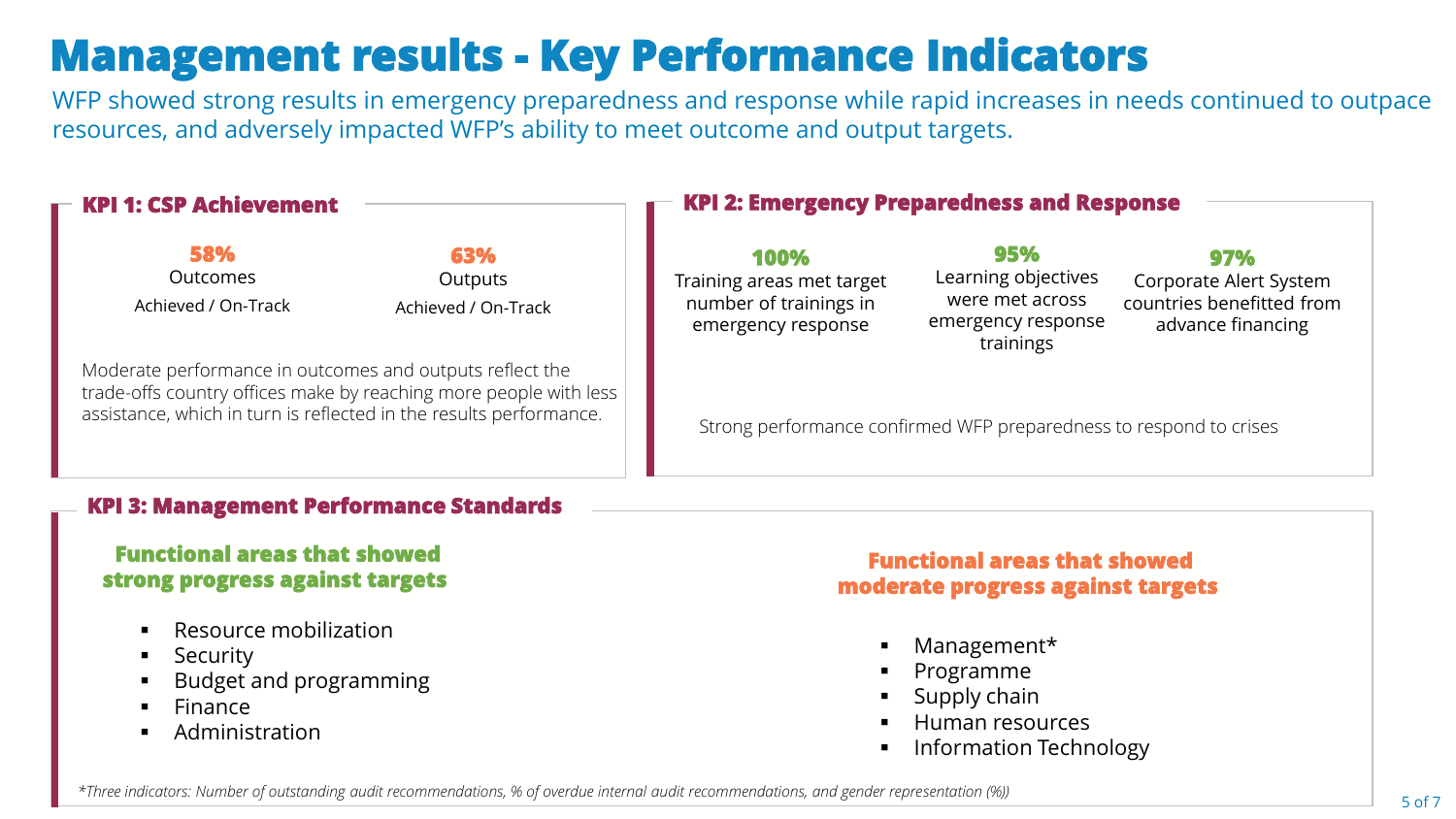# **Finance and Funding – Contributions and expenditures**

Increased contributions received from more funding sources; expenditures focused on L3 and L2 emergencies; nearly USD 164 million in cost and time efficiencies.



Record contributions of USD 9.6 billion (12% average annual growth since 2017)

WFP's top ten donors accounted for 79% of total contributions